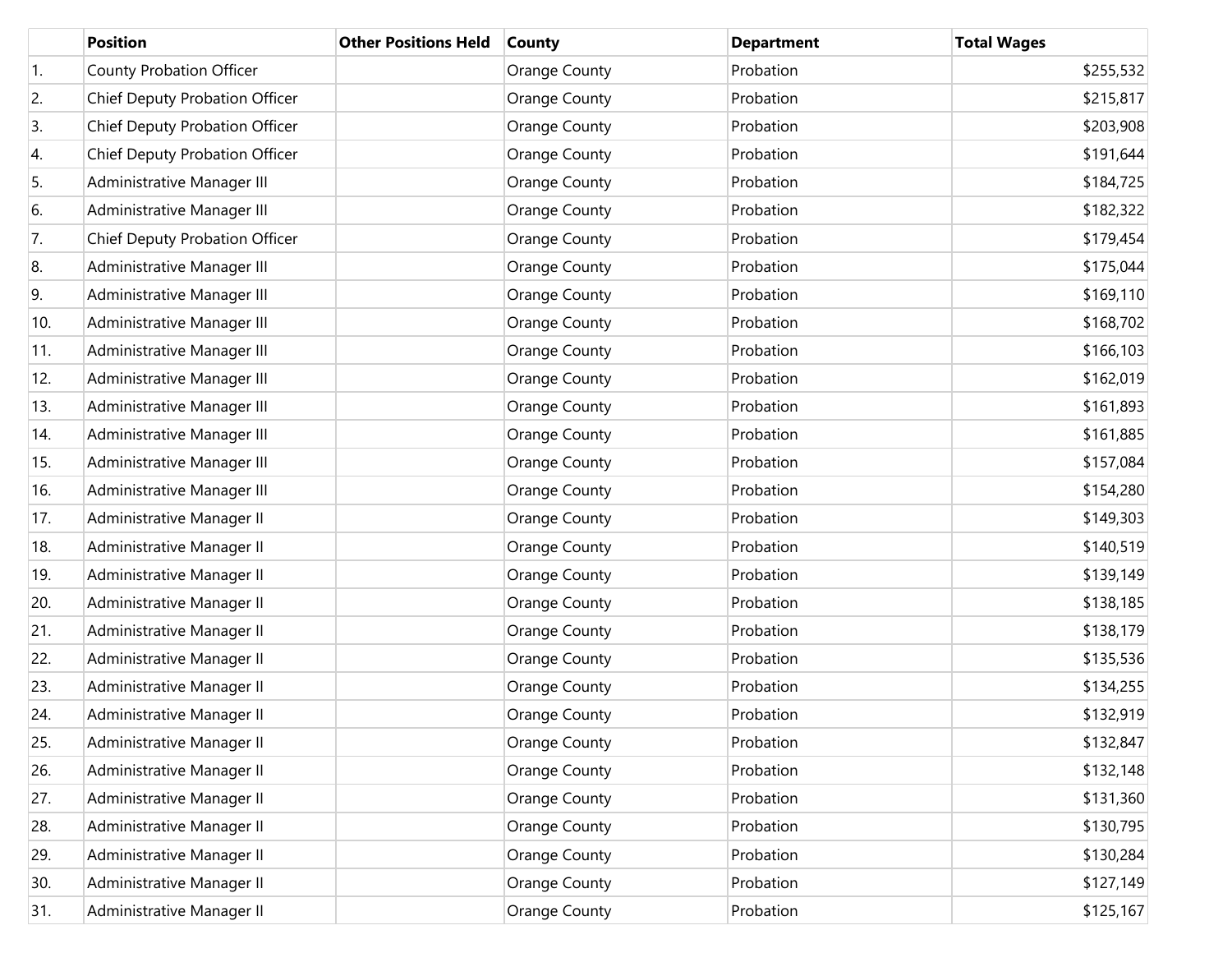| 32. | Administrative Manager II      | <b>Orange County</b> | Probation | \$124,060 |
|-----|--------------------------------|----------------------|-----------|-----------|
| 33. | Administrative Manager I       | Orange County        | Probation | \$117,549 |
| 34. | <b>Supvg Probation Officer</b> | <b>Orange County</b> | Probation | \$116,882 |
| 35. | Administrative Manager I       | Orange County        | Probation | \$116,287 |
| 36. | Deputy Probation Officer II    | <b>Orange County</b> | Probation | \$115,691 |
| 37. | <b>Supvg Probation Officer</b> | Orange County        | Probation | \$115,041 |
| 38. | <b>Supvg Probation Officer</b> | <b>Orange County</b> | Probation | \$114,952 |
| 39. | <b>Supvg Probation Officer</b> | Orange County        | Probation | \$114,704 |
| 40. | <b>Supvg Probation Officer</b> | <b>Orange County</b> | Probation | \$114,166 |
| 41. | Administrative Manager I       | Orange County        | Probation | \$113,915 |
| 42. | Administrative Manager II      | <b>Orange County</b> | Probation | \$113,882 |
| 43. | <b>Supvg Probation Officer</b> | Orange County        | Probation | \$113,721 |
| 44. | <b>Supvg Probation Officer</b> | <b>Orange County</b> | Probation | \$112,886 |
| 45. | Administrative Manager I       | Orange County        | Probation | \$112,720 |
| 46. | Deputy Probation Officer II    | <b>Orange County</b> | Probation | \$112,545 |
| 47. | Deputy Probation Officer II    | Orange County        | Probation | \$112,369 |
| 48. | <b>Supvg Probation Officer</b> | <b>Orange County</b> | Probation | \$112,323 |
| 49. | Deputy Probation Officer II    | Orange County        | Probation | \$110,997 |
| 50. | Deputy Probation Officer II    | Orange County        | Probation | \$110,761 |
| 51. | Administrative Manager I       | Orange County        | Probation | \$110,702 |
| 52. | <b>Supvg Probation Officer</b> | Orange County        | Probation | \$110,558 |
| 53. | <b>Supvg Probation Officer</b> | Orange County        | Probation | \$110,471 |
| 54. | <b>Supvg Probation Officer</b> | Orange County        | Probation | \$110,133 |
| 55. | <b>Supvg Probation Officer</b> | Orange County        | Probation | \$110,118 |
| 56. | Supvg Probation Officer        | <b>Orange County</b> | Probation | \$110,065 |
| 57. | <b>Supvg Probation Officer</b> | <b>Orange County</b> | Probation | \$108,846 |
| 58. | <b>Supvg Probation Officer</b> | <b>Orange County</b> | Probation | \$108,645 |
| 59. | Supvg Probation Officer        | Orange County        | Probation | \$108,611 |
| 60. | Deputy Probation Officer II    | <b>Orange County</b> | Probation | \$108,347 |
| 61. | Supvg Probation Officer        | <b>Orange County</b> | Probation | \$107,688 |
| 62. | Deputy Probation Officer II    | Orange County        | Probation | \$107,530 |
| 63. | Administrative Manager I       | <b>Orange County</b> | Probation | \$107,318 |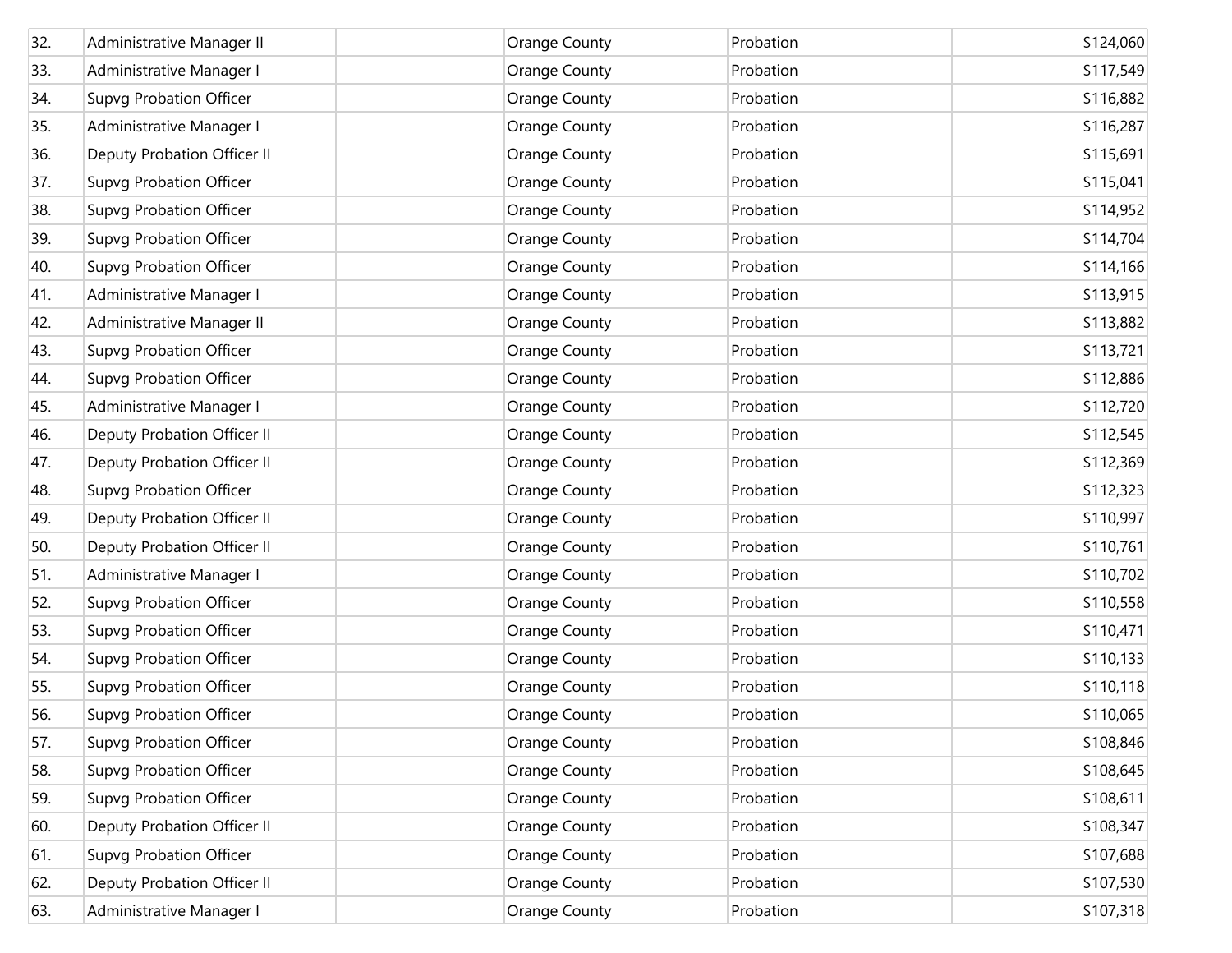| 64. | <b>Supvg Probation Officer</b>      | Orange County        | Probation | \$106,967 |
|-----|-------------------------------------|----------------------|-----------|-----------|
| 65. | <b>Supvg Probation Officer</b>      | Orange County        | Probation | \$106,907 |
| 66. | <b>Supvg Probation Officer</b>      | Orange County        | Probation | \$106,701 |
| 67. | <b>Supvg Probation Officer</b>      | Orange County        | Probation | \$106,685 |
| 68. | Administrative Manager I            | Orange County        | Probation | \$106,634 |
| 69. | <b>Supvg Probation Officer</b>      | Orange County        | Probation | \$106,573 |
| 70. | Deputy Probation Officer II         | Orange County        | Probation | \$106,384 |
| 71. | <b>Supvg Probation Officer</b>      | Orange County        | Probation | \$105,971 |
| 72. | Administrative Manager I            | Orange County        | Probation | \$105,435 |
| 73. | Supvg Juvenile Correctional Officer | Orange County        | Probation | \$104,952 |
| 74. | Deputy Probation Officer II         | Orange County        | Probation | \$104,875 |
| 75. | <b>Supvg Probation Officer</b>      | Orange County        | Probation | \$104,788 |
| 76. | <b>Supvg Probation Officer</b>      | Orange County        | Probation | \$104,690 |
| 77. | <b>Supvg Probation Officer</b>      | Orange County        | Probation | \$104,487 |
| 78. | Administrative Manager I            | Orange County        | Probation | \$104,316 |
| 79. | Deputy Probation Officer II         | Orange County        | Probation | \$104,225 |
| 80. | Supvg Juvenile Correctional Officer | Orange County        | Probation | \$104,152 |
| 81. | <b>Supvg Probation Officer</b>      | Orange County        | Probation | \$104,080 |
| 82. | <b>Supvg Probation Officer</b>      | Orange County        | Probation | \$103,705 |
| 83. | Deputy Probation Officer II         | Orange County        | Probation | \$103,694 |
| 84. | <b>Supvg Probation Officer</b>      | Orange County        | Probation | \$103,679 |
| 85. | Administrative Manager I            | Orange County        | Probation | \$103,605 |
| 86. | <b>Supvg Probation Officer</b>      | Orange County        | Probation | \$103,532 |
| 87. | <b>Supvg Probation Officer</b>      | Orange County        | Probation | \$103,474 |
| 88. | Supvg Probation Officer             | Orange County        | Probation | \$103,428 |
| 89. | Administrative Manager I            | <b>Orange County</b> | Probation | \$103,343 |
| 90. | <b>Supvg Probation Officer</b>      | Orange County        | Probation | \$103,098 |
| 91. | Deputy Probation Officer II         | <b>Orange County</b> | Probation | \$103,034 |
| 92. | <b>Supvg Probation Officer</b>      | Orange County        | Probation | \$102,847 |
| 93. | <b>Supvg Probation Officer</b>      | <b>Orange County</b> | Probation | \$102,817 |
| 94. | <b>Supvg Probation Officer</b>      | <b>Orange County</b> | Probation | \$102,425 |
| 95. | <b>Supvg Probation Officer</b>      | Orange County        | Probation | \$102,390 |